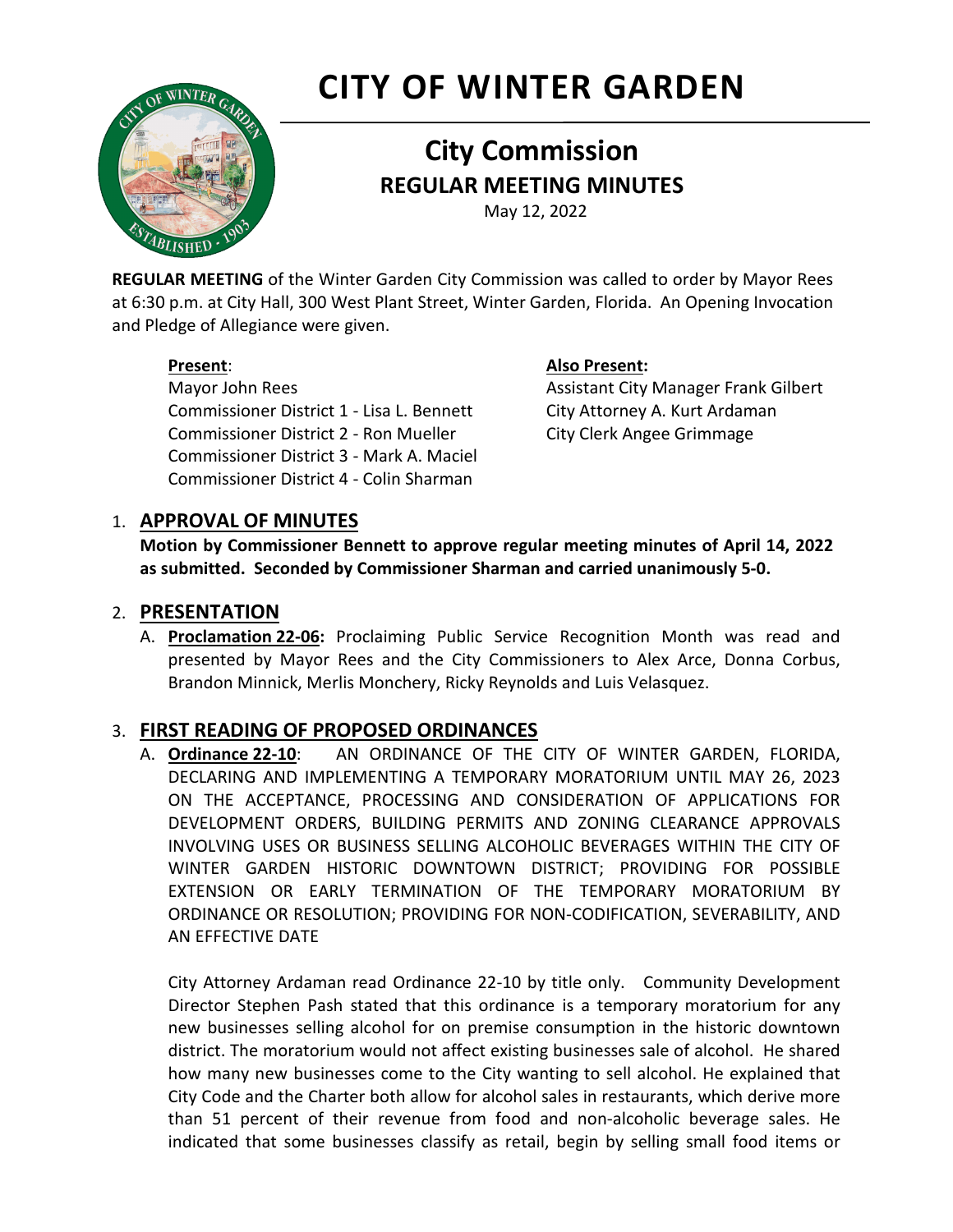Page 2 City of Winter Garden City Commission Regular Meeting Minutes May 12, 2022

> snacks and later return with a request for restaurant classification with intent to obtain an alcohol license. Staff requests a 12-month moratorium to allow sufficient time to review City Code and City Charter.

> Mr. Pash noted concerns of the Planning and Zoning Board. They feel that this would create an advantage for the existing businesses or possibly discourage new businesses from coming to the City of Winter Garden. They recommended that this ordinance not be approved.

> Mr. Pash noted that staff has denied one application, which was submitted prior to any of the presented ordinances, but the applicant requests a meeting and additional review with the City. Mr. Pash requested that this application review be allowed to move forward, providing that they meet all necessary requirements and noted 108 S. Main Street as the location.

Staff recommends approval of Ordinance 22-10.

There was discussion that no other businesses awaited review other than the one noted. Also discussed was whether alcohol had ever been served at this location, it was affirmed, but noted to have been for the previous business.

Commissioner Bennett noted as representative for District 1, she has received a lot of calls, 95 percent in support of the moratorium as a pause for clarification of what constitutes a restaurant. This would produce a level playing field for incoming new businesses and protection for currently existing businesses.

Commissioner Mueller questioned if mechanisms were in place for the City Commission to review liquor licenses as opposed to it being a staff function. Discussion ensued on the City Commission communications with staff on these issues prior to their approvals.

There was discussion on maintaining a family friendly atmosphere, the vision of the City's strategic plan from years past, and businesses evaluating patrons in relation to this matter.

Mayor Rees opened to the public for comment; hearing and seeing none, he closed the public hearing.

Commissioner Sharman shared receiving calls, wanting to be sure that the City of Winter Garden remains a family friendly downtown, and expressed not wanting us to become like that of Orlando as we are a small community and want to maintain that small community feel.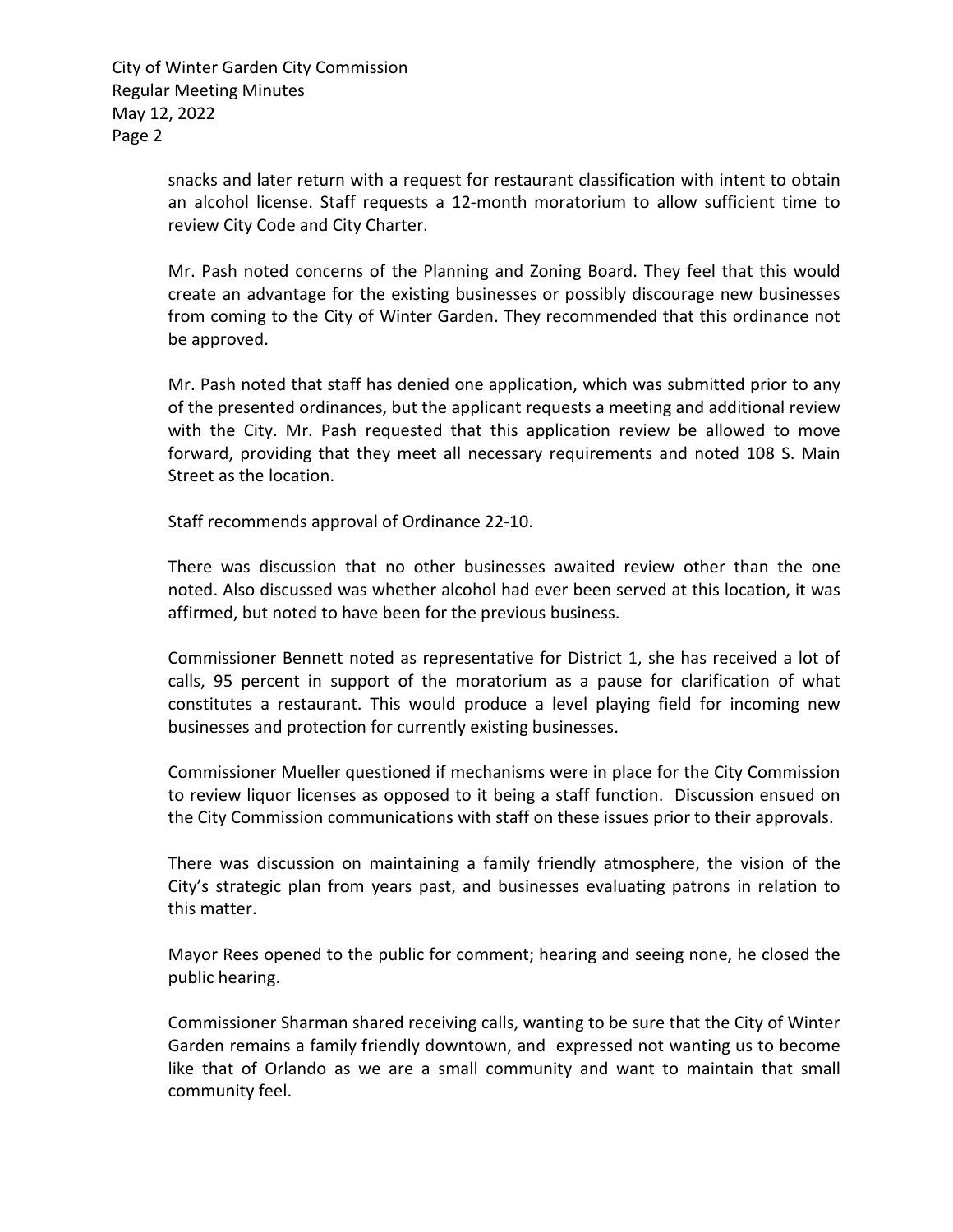Page 3 City of Winter Garden City Commission Regular Meeting Minutes May 12, 2022

> Commissioner Maciel noted that the City does not limit the number of liquor licenses. Mr. Pash explained that the liquor license is supplied by the State, but with the City's approval.

> **Motion by Commissioner Bennett to approve Ordinance 22-10, with a second reading and public hearing May 26, 2022. Seconded by Commissioners Maciel and Mueller simultaneously and carried unanimously 5-0.**

B. **Ordinance 22-12**: AN ORDINANCE OF THE CITY OF WINTER GARDEN, FLORIDA, +/- ACRES OF LAND GENERALLY LOCATED AT 72 NORTH WOODLAND STREET AND 81 & COMMERCIAL DEVELOPMENT) AS SET FORTH IN THIS ORDINANCE; PROVIDING FOR CERTAIN PCD REQUIREMENTS AND DESCRIBING THE DEVELOPMENT AS THE FIRST REZONING CERTAIN REAL PROPERTY GENERALLY DESCRIBED AS APPROXIMATELY 1.38 91 NORTH MAIN STREET, ON THE SOUTHEAST CORNER OF NORTH MAIN STREET AND EAST NEWELL STREET; FROM R-2 (RESIDENTIAL DISTRICT) TO PCD (PLANNED BAPTIST CHURCH WINTER GARDEN CHILD CARE PCD; AND PROVIDING FOR SEVERABILITY, CONFLICTS AND AN EFFECTIVE DATE

 City Attorney Ardaman read Ordinance 22-12 by title only. Community Development Director Stephen Pash stated that this is a request to rezone the property located at 72 Garden to build a 12,738 square foot child care facility and associated site improvements. The facility would accommodate a maximum of 154 children. He noted a North Woodland Street and 81 & 91 North Main Street to Planned Commercial Development. He noted that the PCD would permit First Baptist Church of Winter community meeting was held and some of the concerns were traffic, solid waste and child safety. He noted that all questions were addressed and by meeting end, there were no objections to the project. The project has been reviewed by the Development Review Committee and the Planning and Zoning Board. He noted that the Architectural Review and Historic Preservation Board has also reviewed the elevations. Staff recommends approval.

Commissioner Bennett noted attending the meeting and there was the support with no opposition.

Commissioner Mueller voiced concerns with parking and increased traffic. Mr. Pash explained the scheduling and there was discussion on different child drop-off times.

**Motion by Commissioner Bennett to approve Ordinance 22-12, with a second reading and public hearing May 26, 2022. Seconded by Commissioners Maciel and Mueller simultaneously and carried unanimously 5-0.**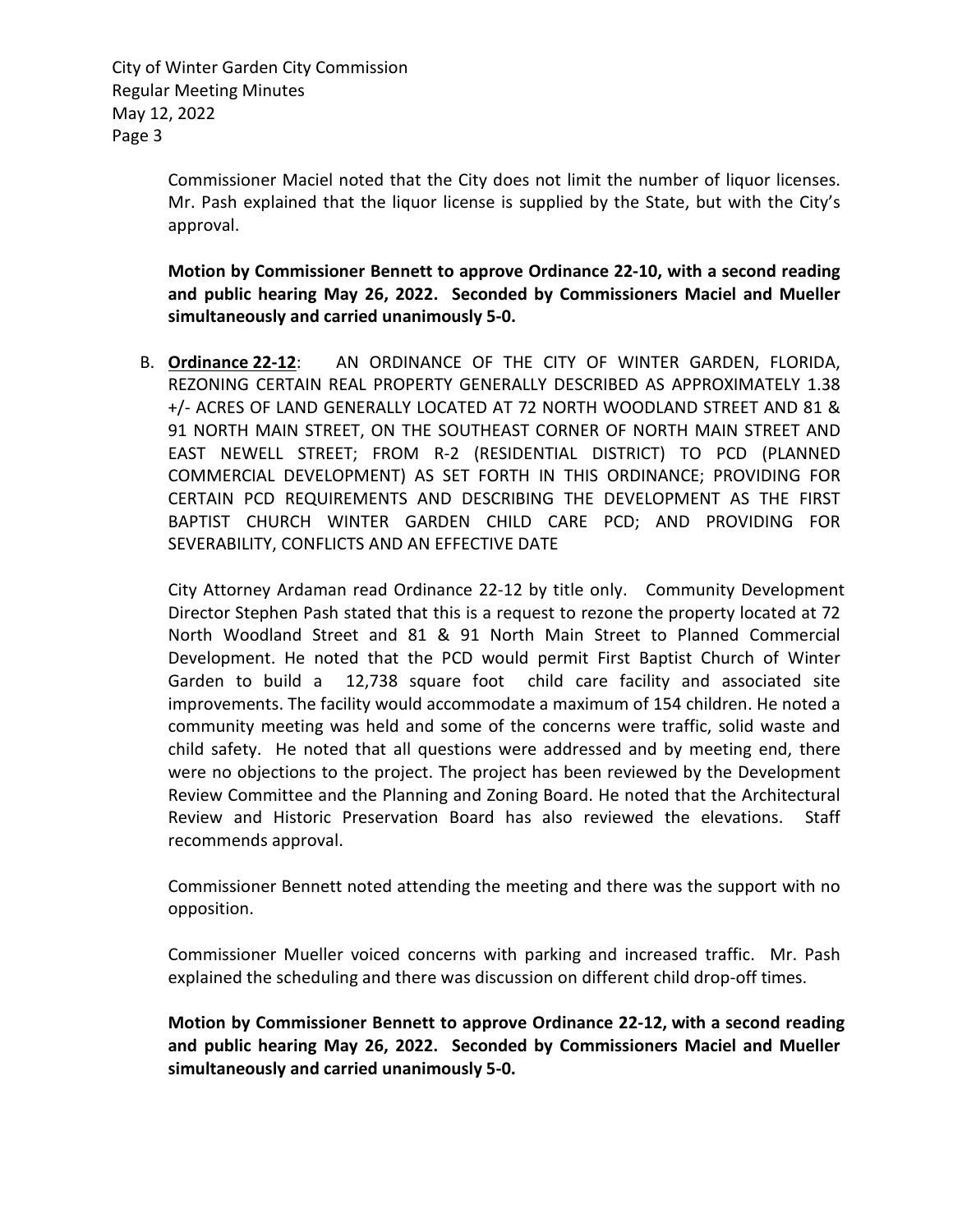Page 4 City of Winter Garden City Commission Regular Meeting Minutes May 12, 2022

#### 4. **SECOND READING AND PUBLIC HEARING OF PROPOSED ORDINANCES**

A. **Ordinance 22-08:** AN ORDINANCE OF THE CITY OF WINTER GARDEN, FLORIDA, AMENDING CHAPTER 2, ARTICLE V, SECTION 2-256 (a) OF THE WINTER GARDEN CODE OF ORDINANCES RELATING TO MUNICIPAL ELECTIONS; AMENDING THE QUALIFYING PERIOD FOR REGISTRATION OF CANDIDATES; AND PROVIDING FOR CODIFICATION, CONFLICT, SEVERABILITY, AND AN EFFECTIVE DATE

City Attorney Ardaman read Ordinance 22-08 by title only. City Clerk Grimmage stated that this is the second reading and public hearing for Ordinance 22-08. She noted that this ordinance would fix a conflict between the City Code registration of candidates period and Florida State Statue requirements for mailing overseas vote-by-mail ballots. She noted that the remedy is to set the qualifying period back by two weeks, so in years where there would be a general election held, qualifying would commence at noon the first Tuesday of January and end at noon on the seventh day after the registration commenced. She informed that the language also provides for any holiday that might fall within that time frame. Staff recommends approval of Ordinance 22-08.

Mayor Rees opened the public hearing; hearing and seeing none, he closed the public hearing.

**Motion by Commissioner Sharman to approve Ordinance 22-08. Seconded by Commissioners Maciel and carried unanimously 5-0.**

B. **Ordinance 22-09:** AN ORDINANCE OF THE CITY OF WINTER GARDEN, FLORIDA; AMENDING SECTION 78-38 OF CHAPTER 78, ARTICLE II OF THE WINTER GARDEN CODE OF ORDINANCES CONCERNING CONNECTION TO WATER AND WASTEWATER SYSTEMS AND REQUIREMENTS FOR UTILITY SERVICES TO PROPERTIES LOCATED OUTSIDE OF THE CITY LIMITS; PROVIDING FOR CODIFICATION, SEVERABILITY, CONFLICTS AND AN EFFECTIVE DATE

City Attorney Ardaman read Ordinance 22-09 by title only. Community Development Director Stephen Pash stated that this ordinance is a clarification on an existing exception in the Code, that one must annex to receive sewer or water. He noted that this exception was only for those properties within the Town of Oakland, and was previously provided through a wastewater and water interlocal agreement. Staff recommends approval of Ordinance 22-09.

Mayor Rees opened the public hearing; hearing and seeing none, he closed the public hearing.

**Motion by Commissioner Mueller to approve Ordinance 22-09. Seconded by Commissioners Sharman and carried unanimously 5-0.**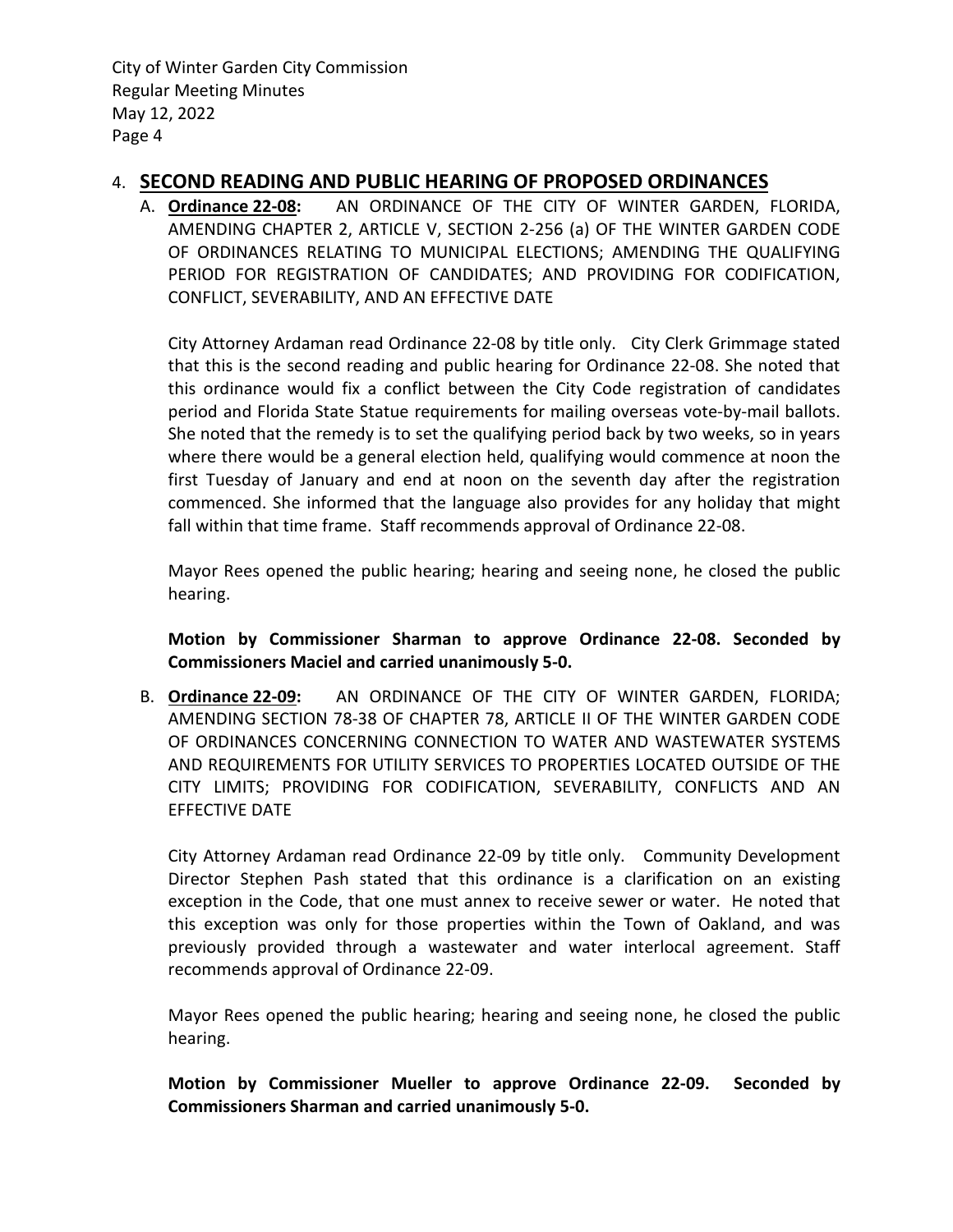C. **Ordinance 22-11:** AN ORDINANCE ENACTED PURSUANT TO § 125.01(1)(Q), FLORIDA STATUTES, CONSENTING TO THE EXPANSION OF THE ORANGE COUNTY LAKE ROBERTS MUNICIPAL SERVICE BENEFIT UNIT TO INCLUDE CERTAIN PROPERTY SURROUNDING LAKE REAVES LOCATED WITHIN THE CITY OF WINTER GARDEN AND THE LEVY OF SPECIAL ASSESSMENTS ON THOSE BENEFITTED PROPERTIES TO PAY A PORTION OF THE COSTS OF LAKE MAINTENANCE, WATER QUALITY IMPROVEMENT, AND CLEANING; AND PROVIDING FOR SEVERABILITY, CONFLICTS, AND AN EFFECTIVE DATE

City Attorney Ardaman read Ordinance 22-11 by title only. City Engineer Jim Monahan stated that in 2009, Orange County created the Lake Roberts MSBU as a municipal service benefit unit. This was for the general purpose of lake cleaning, water quality improvement, maintenance, and aquatic plant control. The City enacted an ordinance in 2010, which consented to the Lake Roberts MSBU and the levy of special assessments on the adjacent properties. He noted that since that time, Mrs. Martha Boyd and other Windermere Crossing neighbors championed a grass roots effort to have the MSBU expanded to include Lake Reaves. On March 22, 2022, Orange County adopted a resolution amending the original Lake Roberts MSBU to include Lake Reaves. He noted that Ordinance No. 22-11 consents to the expansion of the MSBU to include certain property surrounding Lake Reaves and the levy of special assessments. Staff recommends approval.

Mayor Rees opened the public hearing; hearing and seeing none, he closed the public hearing.

**Motion by Commissioner Maciel to approve Ordinance 22-11. Seconded by Commissioner Sharman and carried unanimously 5-0.**

#### 5. **REGULAR BUSINESS**

A. Recommendation to approve purchase of replacement Police K-9 utilizing Law Enforcement Trust Fund, amount not to exceed \$10,000 Police Chief Steve Graham stated that the request is to purchase a Police K-9. He explained how Senior Officer Jeff Doyle, who is also a trainer, has decided to retire in the coming months. He noted that with Officer Doyle's notice, the City of Winter Garden would like to take advantage of his training and purchase a K-9 utilizing the Law Enforcement Trust Fund, an amount no to exceed \$10,000.

There was discussion on those who might be interested in being a replacement trainer.

**Motion by Commissioner Sharman to approve purchase of replacement Police K-9 utilizing Law Enforcement Trust Fund, an amount not to exceed \$10,000. Seconded by Commissioner Bennett and carried unanimously 5-0.**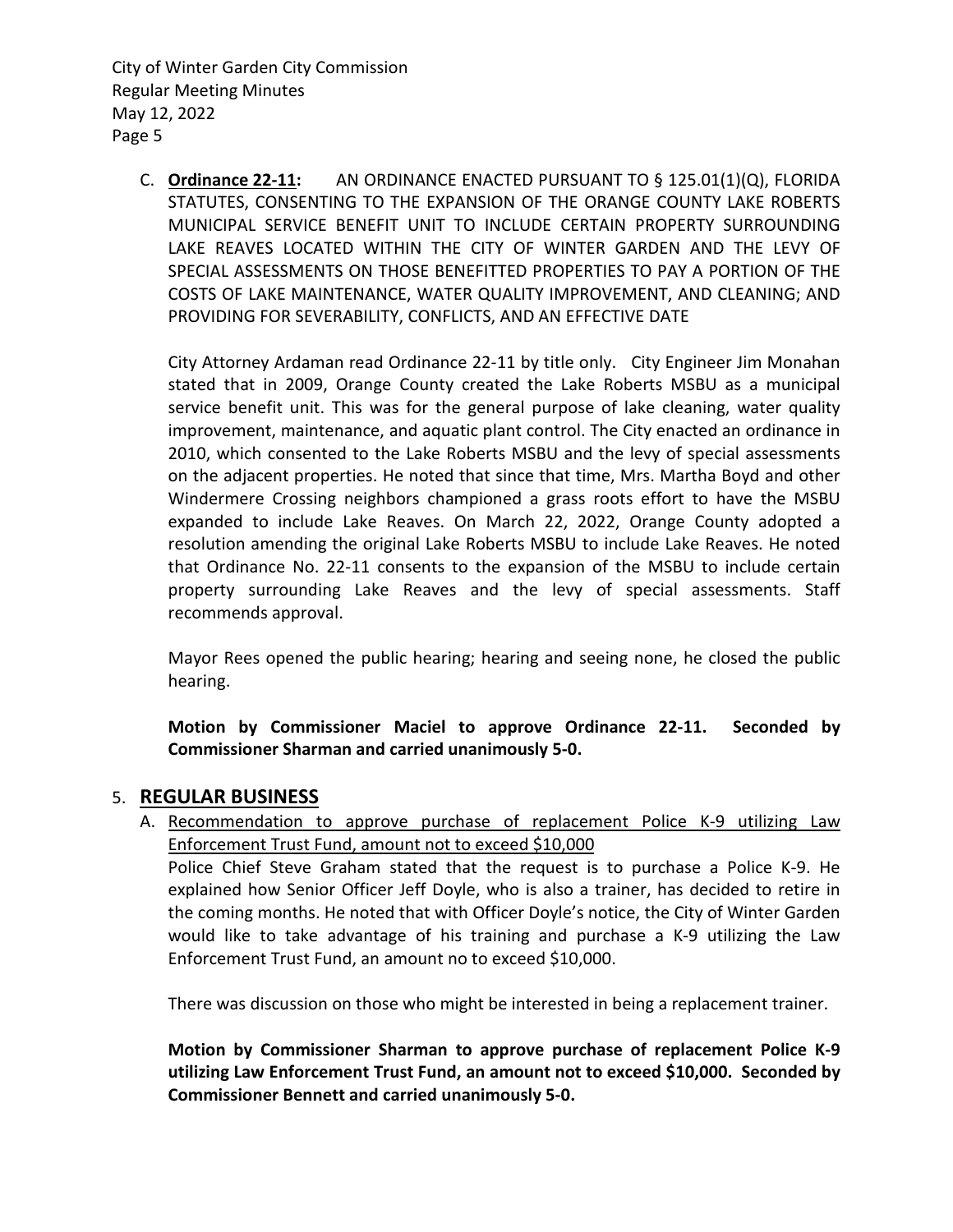B. Recommendation to approve SITE PLAN for 308 East Bay Street (V Vid Painting Office), subject to conditions

Community Development Director Stephen Pash stated that this is the site plan review for property located at 308 East Bay Street. The applicant is proposing to construct a 2,048 square foot office building, a 1,350 square foot storage warehouse building, and various site improvements. The proposed use is consistent with the existing I-2 zoning. The plans have been reviewed and approved by the Development Review Committee (DRC). Staff recommends approval, subject to conditions of the DRC.

Mayor Rees inquired of any concerns from residents on East Bay Street. Mr. Pash responded that a community meeting was held and no one came.

**Motion by Commissioner Maciel to approve SITE PLAN for 308 East Bay Street (V Vid Painting Office), subject to conditions. Seconded by Commissioner Sharman and carried unanimously 5-0.**

C. Recommendation to approve Assignment of Drainage Easements from Orange County to the City of Winter Garden (South of Klondike Street to Plant Street) City Engineer Jim Monahan stated that these are five existing easements in the name of Orange County. He noted that the existing stormwater drainage structures and pipes run from south of Klondike Street to Plant Street and discharge to Lulu Creek. The assignment of these five easements to the City of Winter Garden from Orange County will give the City control of the maintenance and repair frequency. This collection system collects a good portion of East Winter Garden and staff feels that the more frequent cleaning and maintenance will improve the drainage in the local area. Staff recommends approval.

Commissioner Maciel inquired if this would remedy some of the problems of the lands that the City of Winter Garden just inherited. Mr. Monahan responded yes, there is one portion of this easement where the pipe has actually collapsed. He noted that the City was going to fix it and realized that we did not own this easement.

Commissioner Mueller inquired if the County was contributing funds to this effort. There was discussion that Orange County would only contribute the assignment of the easements.

**Motion by Commissioner Maciel to approve Assignment of Drainage Easements from Orange County to the City of Winter Garden (South of Klondike Street to Plant Street). Seconded by Commissioner Mueller and carried unanimously 5-0.**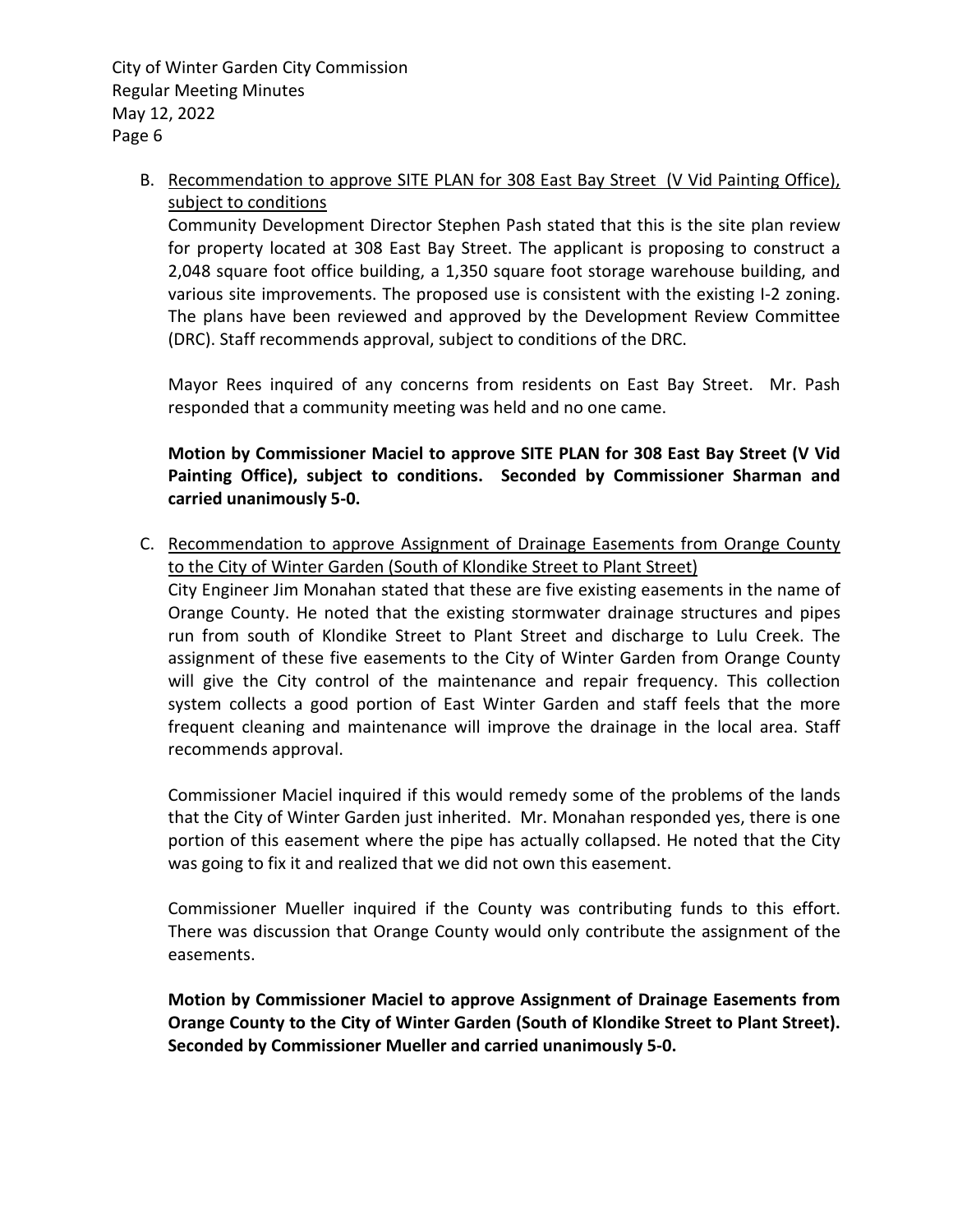Page 7 City of Winter Garden City Commission Regular Meeting Minutes May 12, 2022

#### D. Recommendation to approve West Orange Trail Utility Easement

City Engineer Jim Monahan stated that as part of the Oakland Park development the City of Winter Garden agreed to provide sanitary sewer and reclaimed water to the lots within the Town of Oakland. A portion of the reclaimed water line crosses the West Orange Trail, requiring an easement from the State of Florida Department of Environmental Protection (FDEP). All costs associated with this easement and recording are being borne by the Oakland Park developer (Landeavor) and the Town of Oakland. Staff recommends approval.

**Motion by Commissioner Sharman to approve West Orange Trail Utility Easement. Seconded by Commissioner Mueller and carried unanimously 5-0.**

#### E. Recommendation to approve waiving formal procurement process and award purchase order to Dale Beasley Construction for State Road 50 Manhole Repair, in the amount of [\\$276,559.63](https://276,559.63)

City Engineer Jim Monahan stated that three existing sanitary manholes in State Road 50 have considerable subsidence occurring around the structures. The subsidence appears to be getting worse and the work to stabilize the area and repair the lane is needed quickly. The work will consist of injecting a high-density polyurethane grout in targeted areas around the manhole structure, which will densify the soil and fill any underneath voids. He noted that this would stabilize the area, preparing it for new asphalt to level the travel lane. The work also includes maintenance of traffic and resurfacing the area around the manholes. Staff recommends that the City waive the formal procurement process and award a purchase order in the amount of \$[276,559.63](https://276,559.63) for Dale Beasley Construction to remedy the depressions in State Road 50.

Mayor Rees requested that Mr. Monahan explain the alternative outcome in cost and time if the City does not proceed with this option. Mr. Monahan responded that this alternative would take half the time and explained the process. He also noted that you do not get this type of stabilization with the current methodology.

Commissioner Sharman asked if this method had ever been used in the City of Winter Garden. Mr. Monahan replied that the City of Winter Garden has not used this method. However, he stated that a subcontractor under Dale Beasley Construction has used this method in Groveland and had great success.

Mayor Rees noted a cost difference of two and a half times when utilizing the other option and State Road 50 would be blocked twice as long.

Commissioner Bennett confirmed the location as being near the Seacoast Bank and the Taco Bell.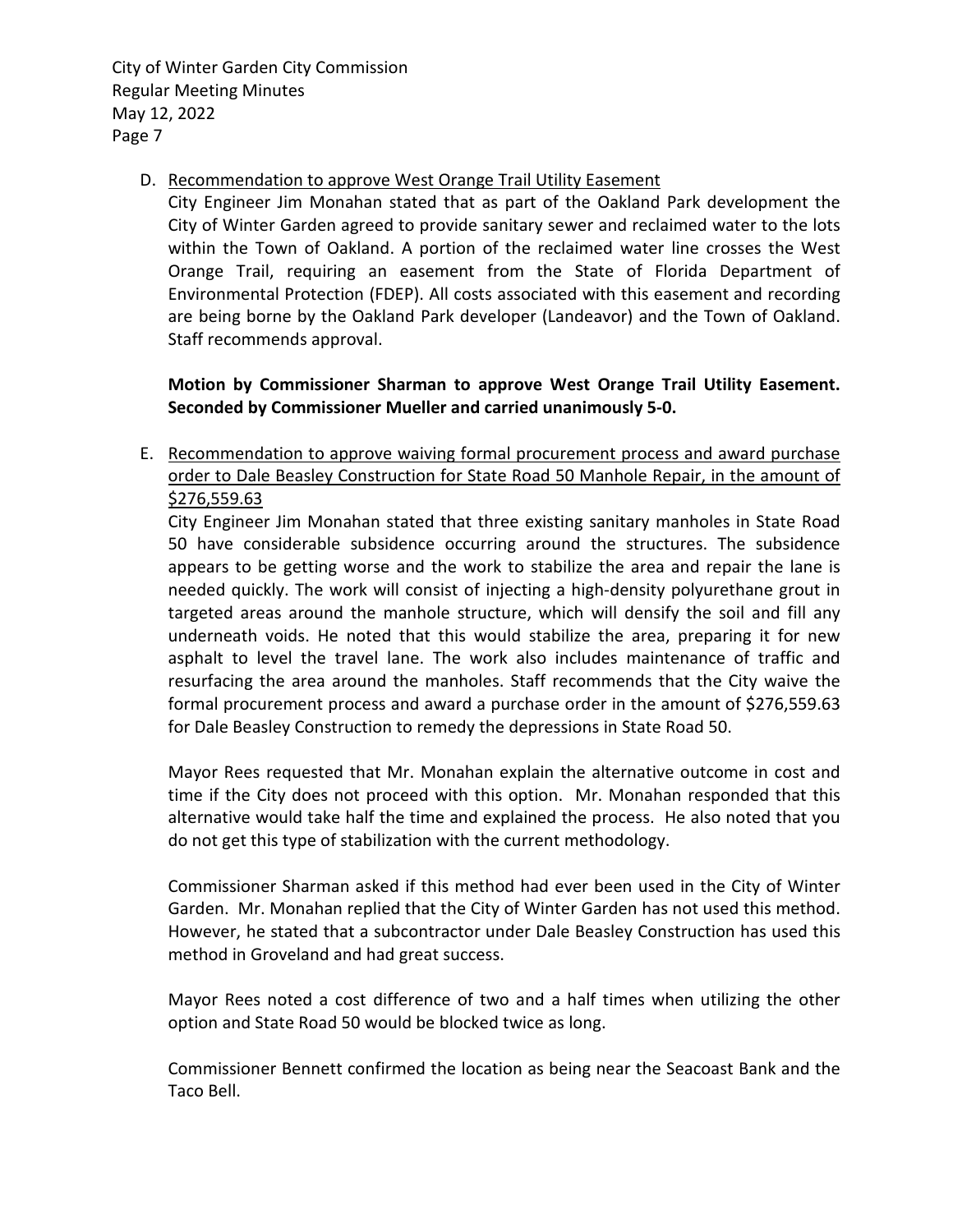Page 8 City of Winter Garden City Commission Regular Meeting Minutes May 12, 2022

> Commissioner Mueller inquired of the City's responsibility for maintenance with this being a State Road. City Engineer Monahan noted that the issue is being caused by a City-owned sanitary sewer system and by permit, the City is able to make these repairs.

> **Motion by Commissioner Bennett to approve waiving formal procurement process and award purchase order to Dale Beasley Construction for State Road 50 Manhole Repair, in the amount of [\\$276,559.63.](https://276,559.63) Seconded by Commissioner Maciel and carried unanimously 5-0.**

F. Recommendation to approve COMMUNITY EVENT - Winter Garden Masonic Lodge -Annual All American Kids Parade – July 4, 2022, with temporary street closure Community Development Director Pash stated The Winter Garden Masonic Lodge has requested to hold their annual Kids Parade and Pancake Breakfast on July 4, 2022. He noted that the set up and break down times. He noted that it is the same as years past. Plant Street will be temporarily closed for the parade. There was discussion on the event and it was noted that approximately 1,000 people is anticipated to attend.

**Motion by Commissioner Bennett to approve COMMUNITY EVENT by the Winter Garden Masonic Lodge for the Annual All American Kids Parade on July 4, 2022, with temporary street closure. Seconded by Commissioner Mueller and carried unanimously 5-0.**

G. Recommendation to approve SPECIAL EVENT – Party in the Park –  $4<sup>th</sup>$  of July from 6:00 to 10:00 p.m.

Community Development Director Pash stated that this is a special event request by the City to hold the annual  $4<sup>th</sup>$  of July Party event in Newton Park on Monday, July 4, 2022 from 6:00 pm to 10:00 pm. He noted that the event would include food trucks, vendors, live music, street closures, and fireworks starting at 9:15 pm. Staff recommends approval.

**Motion by Commissioner Bennett to approve SPECIAL EVENT for Party in the Park – 4th of July from 6:00 to 10:00 p.m. Seconded by Commissioner Maciel and carried unanimously 5-0.**

- 6. **MATTERS FROM PUBLIC**  There were no items.
- 7. **MATTERS FROM CITY ATTORNEY**  There were no items.
- 8. **MATTERS FROM CITY MANAGER**  Jon C. Williams

#### City Manager Returns

Assistant City Manager Frank Gilbert announced the return of City Manager Jon C. Williams on May 16, 2022.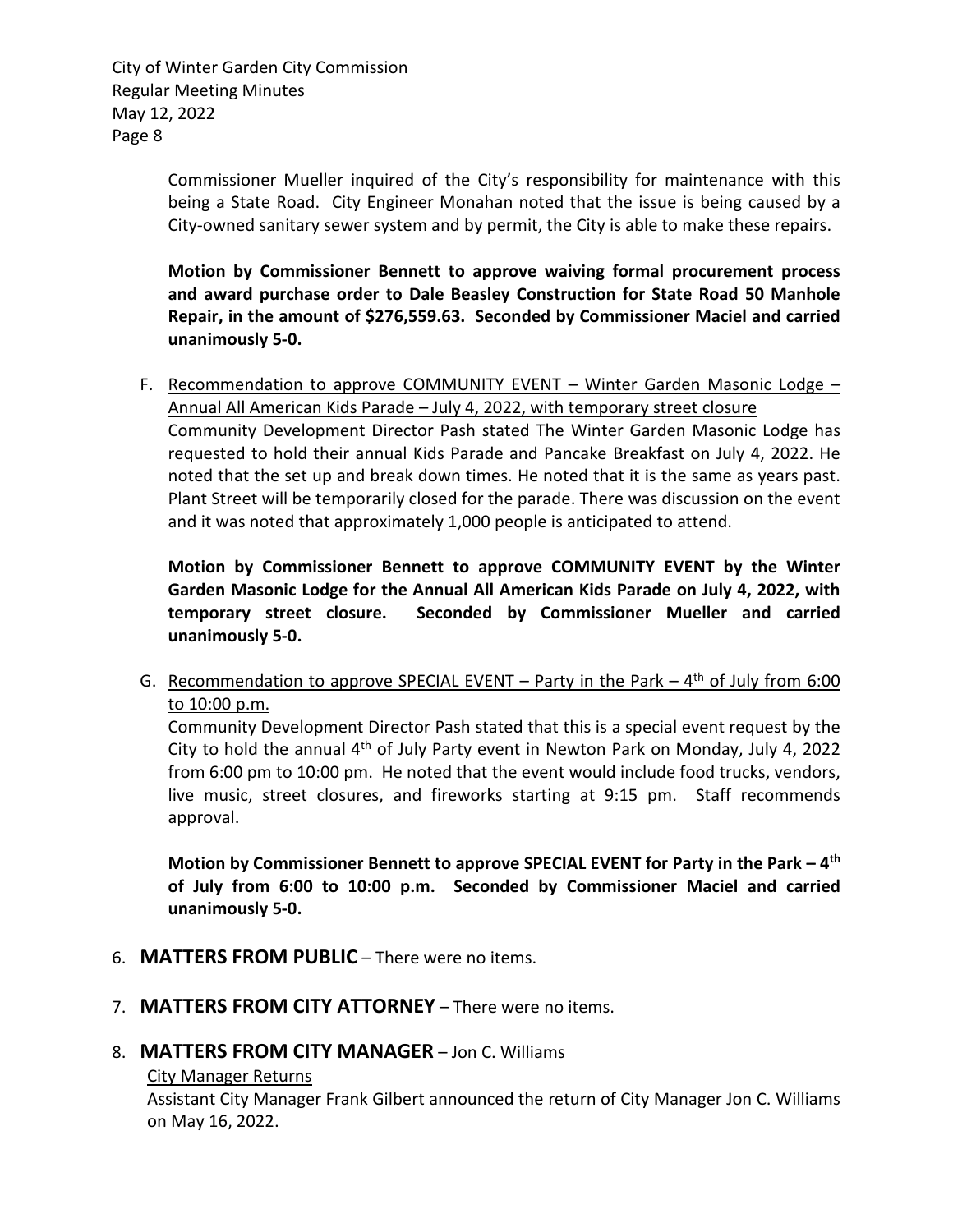Page 9 City of Winter Garden City Commission Regular Meeting Minutes May 12, 2022

#### Stoneybrook Golf Course Inspection

Assistant City Manager Frank Gilbert noted that the City Commission at the last meeting requested staff inspect some trees and maintenance issues at the Stoneybrook Golf Course. He noted City Manager Jon C. Williams and Community Development Director Stephen Pash did accomplish an inspection. Mr. Gilbert indicated that the clubhouse and other grounds are being adequately maintained and are in good condition. Also noted was an issue with a tree on Spinnaker Cove being the responsibility of the Homeowners Association (HOA) and the HOA President, Dennis Armstrong, was working to obtain quotes. He noted that Mr. Armstrong has also requested that the lawn and maintenance company extend the area normally mowed to make it a larger area.

#### Police Officer Luis Velasquez Commended

Assistant City Manager Frank Gilbert read an email from Jacob Wagner of Wal-Mart Global Security and Risk. The email commended City of Winter Garden Police Officer Luis Velasquez for his off-duty efforts in helping a FedEx driver reclaim and secure a highly important shipment that spilled out when the vehicle door had not been fully secured. The writer explained the significance of the package contents, spoke of the patients who desperately needed those medications therein, and extended a heart-felt thank you to Officer Velasquez. Officer Velasquez recognized his attending family and thanked the City Commission for the recognition.

#### 9. **MATTERS FROM MAYOR AND COMMISSIONERS**

**Commissioner Sharman** commented that for every story we do hear about, there are probably ten others we do not hear about because our employees are so dedicated and care about the community.

**Commissioner Maciel** thanked the employees and hoped that these comments of appreciation make it back to them. He noted being at the Arts event and recognized the employees who contribute to making it an almost cosmopolitan event.

**Commissioner Bennett** echoed comments of Commissioner Maciel and thanked the employees for what they do in going above and beyond; she expressed that it is really appreciated.

**Commissioner Mueller** thanked City staff and noted compliments are received all the time.

Commissioner Mueller addressed the site plan and Reuse Main Extension Oversizing Agreement for 1200 Daniels Road and 1211 Winter Garden Vineland Road, which was approved at the last City Commission meeting. He noted past discussions related to traffic in the area, shared that he remains very concerned with traffic south of the Burger King area, and voiced that he would like a motion to recall the approval until further review by staff.